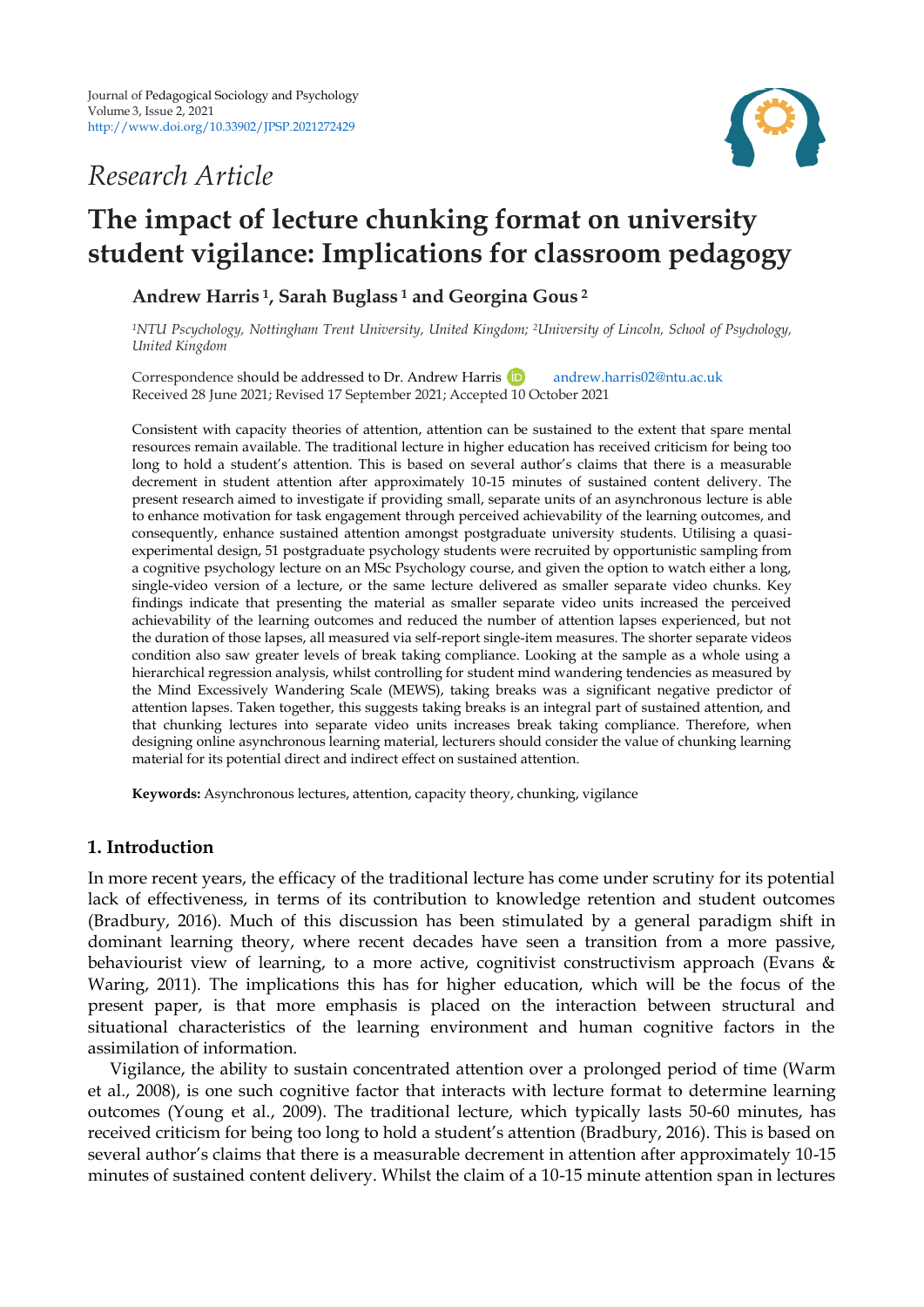appears ubiquitous in pedagogical texts (e.g., Davis, 1993; McKeachie, 1986; Wankat, 2002; for a review, see Bradbury, 2016), the empirical basis for this assumption is contentious.

The aforementioned papers here, make claims not based on primary research evidence, but all cite the same primary resource (i.e., Hartley & Davies, 1978) as the origin of the 10-15 minute attention span assumption. A closer examination of Hartley and Davies (1978) reveals that the main focus of the research was notetaking and not attention per se. It was observed that the quantity of notes taken by students declined after 10-15 minutes. This has subsequently been assumed as a proxy measure for attention. However, Hartley (Hartley & Cameron, 1967) concedes that notetaking is not a good proxy measure for attention, and that any decline in notetaking itself could result from a synchronisation with the amount and pertinence of the content being delivered during a lecture at any given time. Furthermore, using a direct observation method, Johnstone and Percival (1976) observed 90 lectures and noted that there was an attention lapse within the first five minutes of the class, and again within the 10-18 minute point of the lecture. However, there are several noteworthy limitations in this study, namely, 87% of the classes observed were done so by a single observer. The most obvious caveat however, was that there was no definition provided as to what constituted an attention lapse. This is particularly problematic when considering external observations may misinterpret a student looking away from the front of the class as an attentional lapse, when in fact, it could represent reflective thought and assimilation of ideas. Contrary, a student looking at the front of the class towards the lecturer may be experiencing mind wandering and not actually focusing on the lecture content.

Modern technology, with particular reference to the modern mobile phone, poses further competition for attentional resources in the classroom and represents a significant source of distraction. McCoy (2016) conducted a survey of American college-aged students and found that across the 675 participants, they reported an average of 21% of their time in class was spent on a digital device for non-class purposes. This competition for attentional resources emphasises the need to design and structure lectures in a manner capable of engaging the student and holding their attention.

More recent research utilising portable eye-tracking technology suggests the level of studentstudent and student-lecturer interaction plays a vital role in student on-task vigilance. Rosengrant et al. (2021) demonstrated that on-task vigilance percentages starting with 67% at the start of class rose to an average of above 90% on-task vigilance at the 7 to 9-minute mark with minor fluctuation. The authors concluded that well-structured classes punctuated by interactions can be an effective method of maintaining student vigilance for entire class sessions, not just the first 10 minutes. However, these more contemporary methods of measuring student vigilance suffer from the same limitations as observation methods, in the sense that fixation on task-related material may not signify full attention is being paid to the material.

#### **1.1. Benefits of 'Chunking' Learning Material**

According to the attention-resource model (Davies & Parasuraman, 1982; see also Warm et al., 2008 for a review), mental capacity is widely considered a finite resource. This suggests attention can be sustained to the extent that spare mental resources remain available. Once cognitive capacity has been reached, the ability to maintain attention and process new information is hindered, as evidenced in numerous studies within cognitive psychology and cognitive neuroscience (for a review, see Oberauer, 2019). Studies using self-report methods demonstrate an association between difficulties in sustaining attention and perceived increases in task workload (Warm et al., 1996). This evidence is corroborated with functional neuroimaging studies demonstrating that as task workload increases, there is a restriction in blood flow to areas of the brain associated with attentional control immediately before lapses in attention (Weissman et al., 2006). These brain areas, such as the frontal and parietal cortical regions, have been shown to be less active even after performing cognitively demanding tasks (Lim et al., 2010), highlighting the persistent and lasting effects of high workload on attentional processes. Experimental research has demonstrated that the use of alerting tones and warning cues can enhance vigilance (McLean et al.,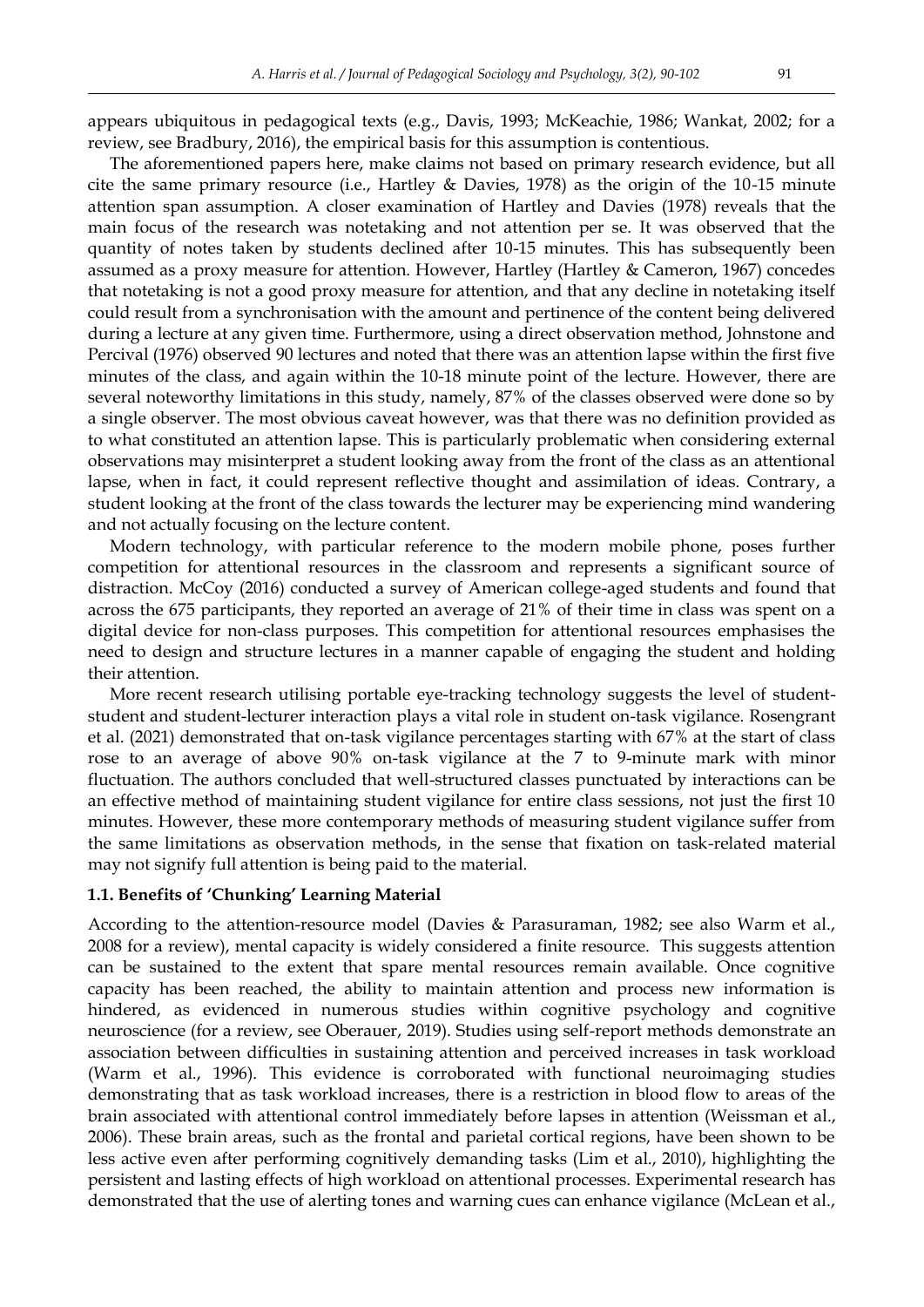2009; O'Connor et al., 2011). However, more practical and less intrusive solutions are required to facilitate student's sustained attention during lectures.

A commonly employed strategy to combat this reported attention decrement within an education context is the use of 'chunking' and micro-learning (see e.g., Jahnke et al., 2020; Major & Calandrino, 2018). Although conceptually similar, there are arguably some noteworthy differences between chunking and micro-learning. Micro-learning aims to deliver learning material in short, manageable, and attainable packages for the learner, designed with adult-learners needs in mind with respect to self-direction and pacing of learning. Micro-learning is often used as a prerequisite to, or means to supplement, more formal learning, or to prepare learners for more formal learning environments (Cole & Torgerson, 2017). Whilst still a strategy for making learning more manageable for students, chunking is not intended as a prerequisite to more formal learning and does not necessarily require the re-writing and re-design of existing learning material. It is a simpler restructuring process, where existing material, within a lecture for example, is broken up into several smaller units.

Therefore, presenting information in lectures in smaller, more manageable chunks, may have the benefit of reducing cognitive load and facilitating sustained attention. Many lecturers will naturally divide their lectures into distinguishable but related subsections, often communicated at the start of the lecture in the form of a lecture 'scope'. However, as lectures chunked in this format still form a single piece of learning material and are delivered as a single entity i.e., one recorded lecture, it may still result in cognitive overload and make it challenging for students to sustain attention. The present paper argues that dividing a pre-recorded lecture into more distinguishable parts, by creating a series of smaller separate recorded units of the lecture, may facilitate student attention. It is argued that this could be effective and explained by an increase in motivation provided by the measurable progress effect (Rowe et al., 2017). From this perspective, it is argued that when goals such as absorbing the information in a lecture are viewed by the individual as achievable, this enhances motivation and is more likely to result in achieving the goal. By providing motivation for students by presenting material in smaller more distinguishable and manageable chunks, this in turn is likely to facilitate executive functions such as attention, where motivation has been demonstrated as being an important psychological variable capable of facilitating attention. For example, Neigel et al. (2017) demonstrated intrinsic motivation was correlated with vigilance and task engagement within a sample of young adults. Furthermore, Esterman et al. (2014) demonstrated that participants with high motivation, induced by external reward, had greater accuracy in a sustained attention task when compared to non-rewarded participants. However, both sets of participants had comparable sustained attention performance decrements over time, suggesting that both motivational lapses and a depletion of cognitive resources can influence sustained attention.

Therefore, the present research aimed to investigate if providing small, separate units of a lecture is able to enhance motivation for task engagement and consequently, enhance sustained attention amongst postgraduate university students. The research was conducted with the purpose of informing higher education institutions about the role of asynchronous lecture formatting in facilitating student engagement and vigilance. The research tested the following hypotheses:

(H1) Perceived achievability (PA) of the lecture learning outcomes will be a positive predictor of motivation to engage with the lecture content (ME).

(H2) PA and ME will be negative predictors of frequency of attention lapses.

(H3) PA and ME will be higher in the shorter videos condition compared to the one long video condition.

(H4) Frequency and duration of attentional lapses will be lower in the shorter videos condition compared to the one long video condition.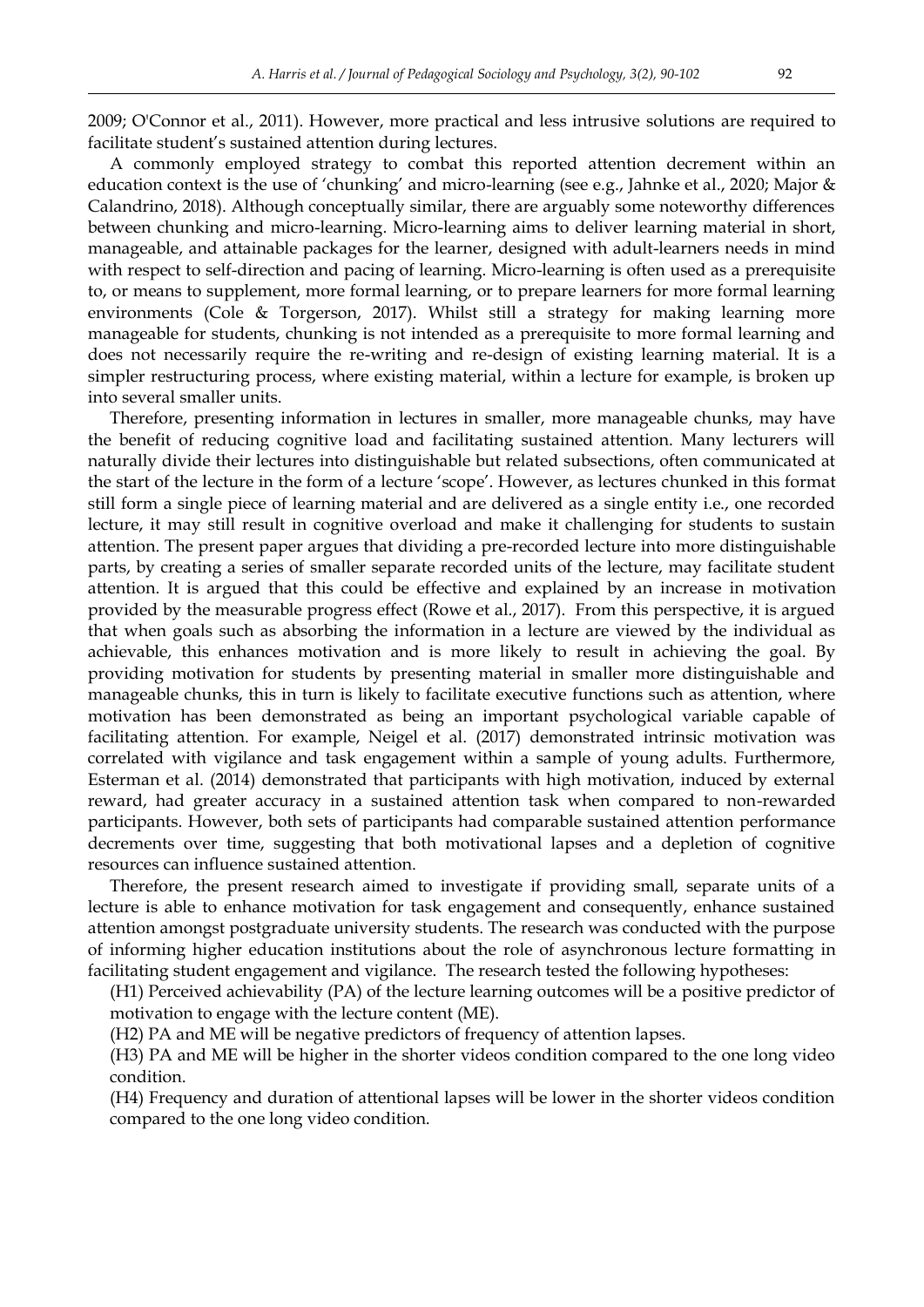# **2. Method**

# **2.1. Design**

A between-subjects quasi-experimental design was used to assess the impact of asynchronous lecture chunking format on student vigilance. A quasi- experimental design was chosen as it was necessary to allow students to self-select which lecture format they wished to view. The use of quasi-experimental designs in research of this nature is beneficial as it minimises threats to ecological validity through facilitation of a more naturalistic environment (DeRue et al., 2012). The independent variable was lecture chunking format, consisting of two conditions: one long video format; and multiple shorter videos format. The main dependent variables of interest were the frequency of attention lapses and the duration of attention lapses. Other dependent variables included self-report valence and arousal, as well as break compliance. All dependent variables were measured using a self-report questionnaire following the respective lecture.

# **2.2. Participants**

Opportunity sampling was employed to acquire a sample of 51 postgraduate University students (of 83 enrolled) from a Cognitive Psychology module on an MSc Psychology course. Permission was granted from the module leader for obtaining participants to take part in the present study. The sample was a mix of full-time and second-year part-time students. This is considered a psychology conversion course, as students on this course do not have a BSc undergraduate degree in psychology or equivalent. It is typically a one-year course full-time, or two-year course if taken part-time.

# **2.3. Materials**

# *2.3.1. Lecture videos*

The two lecture formats were presented asynchronously on the cognitive psychology module on the MSc Psychology Course at NTU. The long video format was a single 80-minute recorded lecture media file. Within the video recording, the lecturer prompted students to pause the video and take a five-minute break three times: at the approximate  $(+/- 23$  seconds) 20-minute; 40minute; and 60-minute time point. In the shorter videos condition, students were presented with the same lecture, but this was broken down into four 20-minute shorter videos. At the end of each short video, the lecturer encouraged students to take a five-minute break. The topic of the lecture was theories and models of attention, recorded by a 32-year old male lecturer from the psychology department. The vast majority of the recording was audio only, but the lecturer appeared on the video to introduce the lecture topic at the start of the lecture, again to prompt students to take breaks at the set times, and finally, at the end of the lecture to guide students where to post any follow-up lecture questions.

# *2.3.2. Mind Excessively Wandering Scale (MEWS)*

Mind wandering tendencies were measured using the Mind Excessively Wandering Scale [MEWS] (Mowlem et al., 2019). The MEWS was initially developed as a 15-item scale, but previous psychometric evaluation and validation found 3 items had low factor loadings and that shortening the scale to 12-items did not reduce its sensitivity or specificity (Mowlem et al., 2019), so the 12 item version was used in the present study. Example items include *'I can only focus my thoughts on one thing at a time with considerable effort'*, and *'I find my thoughts are distracting and prevent me from focusing on what I am doing'*. Items are scored on a 4-point Likert-type scale ranging from 0- not at all or rarely; to 3-nearly all of the time or constantly. Internal consistency for the 12-item MEWS was high for the complete sample (*α*=.89).

# *2.3.3. Arousal and valence*

The original version of the Self-Assessment Manikins [SAMs] (Lang, 1980) were used to measure the participants' subjective levels of arousal and valence during the lecture they selected to watch.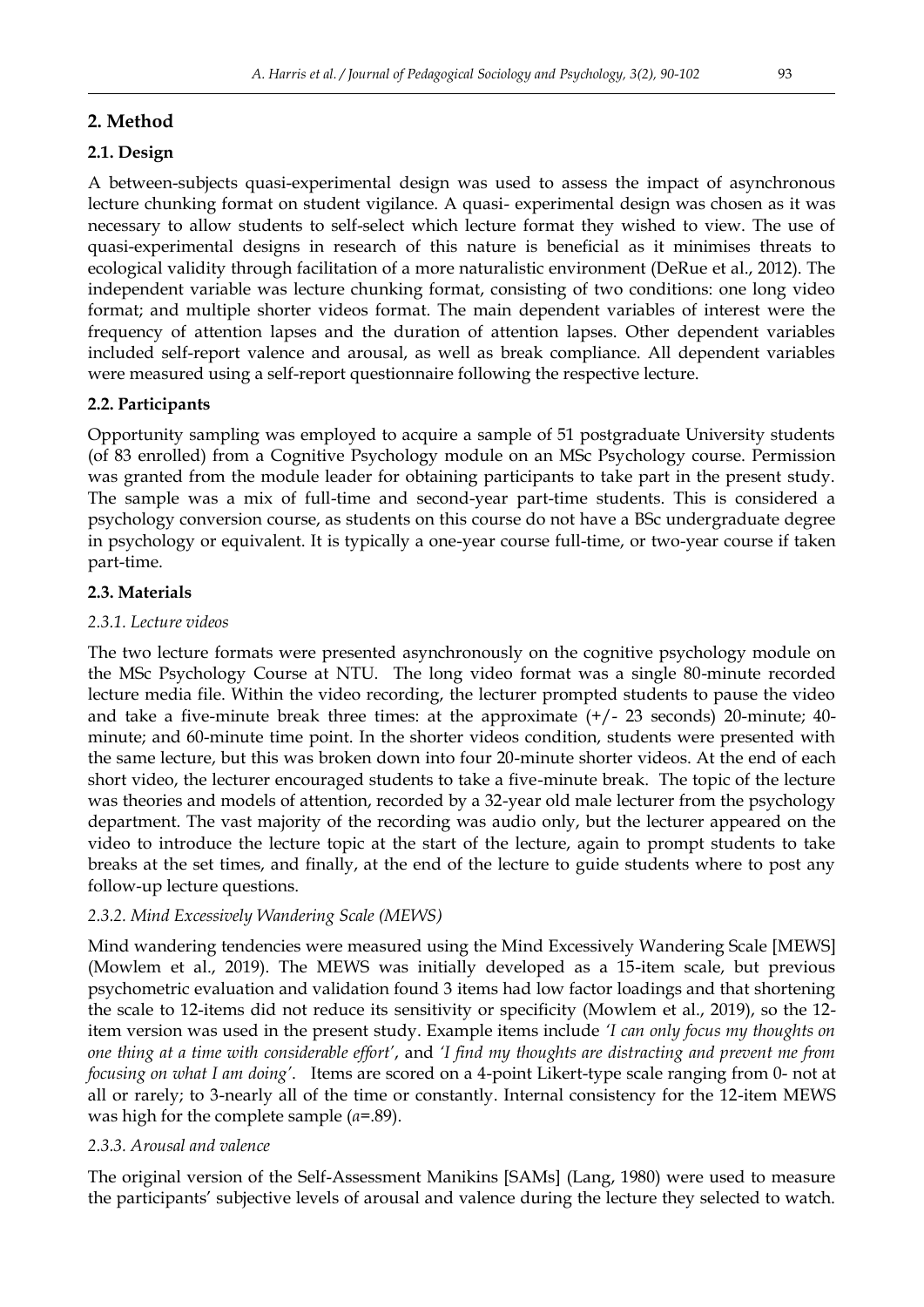The SAMs are a non-verbal visual assessment technique designed to measure the subjective pleasure and arousal associated with affective responses to a wide variety of stimuli. The SAMs were chosen to assess valence and arousal as it has been demonstrated as a simple and efficient method for measuring affective responses to a range of stimuli or events, are ideal for remote delivery, and have been shown to be highly correlated with lengthier, verbal alternatives (Bradley & Lang, 1994), such as the Semantic Differential Scale (see e.g., Russell & Mehrabian, 1977). Fivepoint versions (1-5) of the SAMs were used in the present study.

## *2.3.4. Vigilance*

To measure the frequency of attention lapses, students were asked one question created by the authors, *'During the lecture you have just watched, how many times did you notice a lapse in your attention? (E.g., mind wandering/day dreaming/thinking about something unrelated to the lecture)'.* Responses were measured on a four-point Likert-scale and included the options: 1) not at all; 2) 1-2 times; 3) 3-4 times; 4) 5 or more times. To measure the duration of attention lapses, participants were asked a second question created by the authors, *'If you experienced any attention lapses during the lecture, please estimate the average duration of those lapses*.' Responses were measured on a fourpoint Likert-scale and included the options: 1) a few seconds; 2) 30 seconds-1 minute; 3) 1-2 minutes; 4) more than 2 minutes.

## *2.3.5. Break compliance*

To measure the rate of break compliance, participants were asked one question created by the authors, *'When prompted by the lecturer to do so, how often did you take a break?'* Responses were measured on a four-point Likert-scale and included the options: 1) never; 2) some of the time; 3) most of the time; 4) always.

## *2.3.6. Perceived achievability of learning outcomes and motivation to engage*

To measure the perceived achievability of the learning outcomes (PA), participants were asked *'To what extent do you agree with the following statement? 'By the end of the lecture, I was able to achieve all of the intended learning outcomes''.* Participants responses were recorded on a nine-point Likert-scale anchored at 1) completely disagree and 9) completely agree. Participants self-assessed levels of motivation to engage with the lecture content (ME) was measured with the *question 'During the*  lecture, how motivated were you to engage with the lecture content?' Responses were recorded on a nine-point Likert-scale anchored at 1) no motivation and 9) my maximum level of motivation.

## **2.4. Procedure**

The asynchronous lecture was a time-tabled event which students could access from 24 hours before the official time on the students' timetable. On the module learning page where the lecture could be downloaded, students were informed that they had a choice between two versions of the lecture: a single video version; or a multiple shorter videos version. They were told that other than this structural difference, the lecture was exactly the same in both versions and they should choose the format they wished to watch. At this stage, participants were not aware they were taking part in a psychology study. On the final slide of the lecture, students were invited to take part in the questionnaire phase of the study by following either an HTML link or QR code to the Qualtrics® survey. Alongside the questionnaire links, students were informed that participation in the questionnaire was entirely voluntary and did not form part of the lecture or module content. Before proceeding with the questionnaire, participants were informed what the study was about, their right to withdraw and right to not take part, and participants had to agree to the consenting information to proceed. The survey presented the questions to participants in the following order: *'Which version of the lecture did you just watch?' (Long video/multiple shorter videos)*; Valence ratings; Arousal ratings; Vigilance-based questions; PA; ME; break compliance; and finally, MEWS. Figure 1 provides a schematic illustration of the study procedure.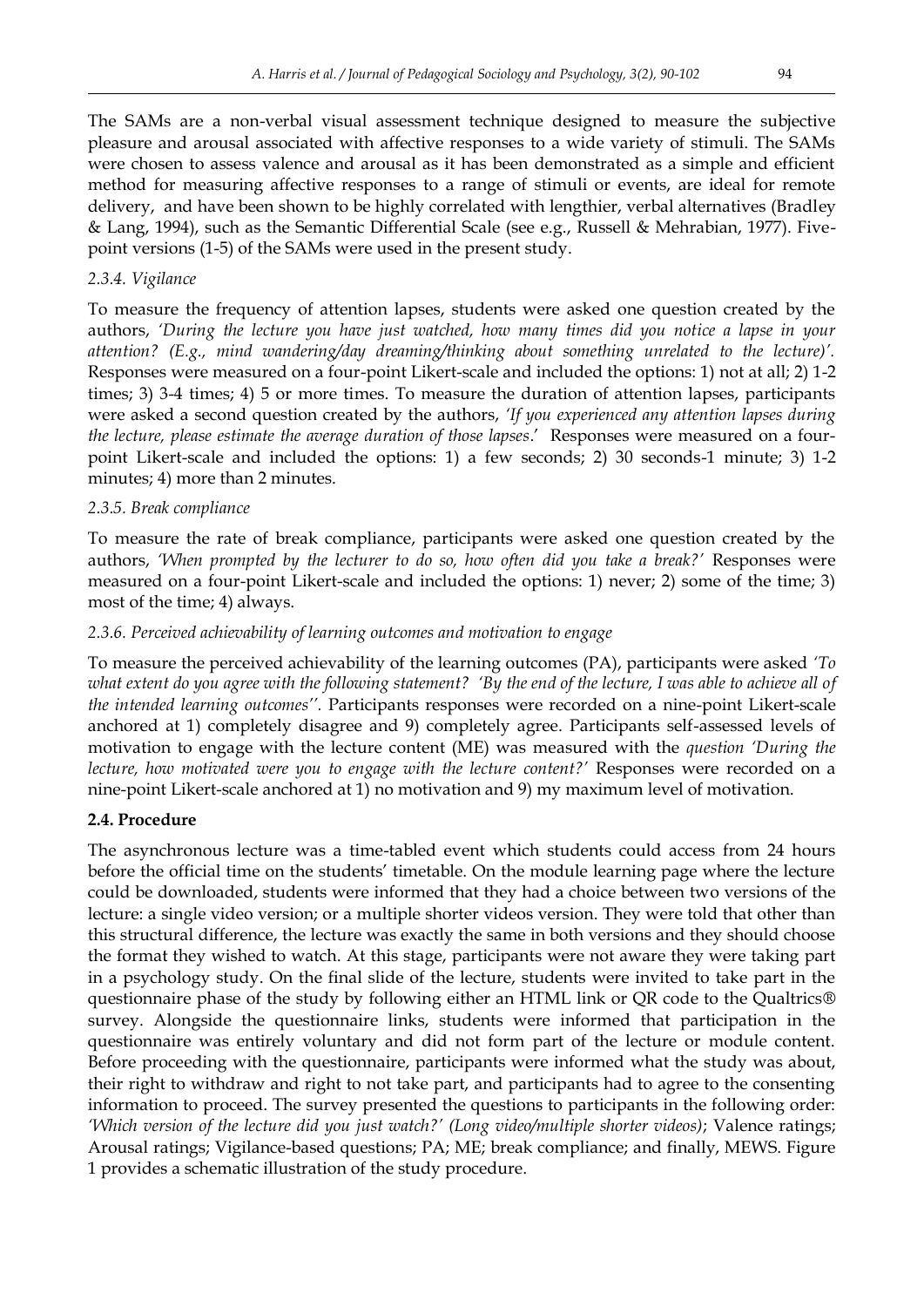## Figure 1 *Schematic Illustration of the Study Procedure*



## **2.5. Data analysis**

The data analyses were conducted using IBM® SPSS® Statistical Software (version 25). Betweensubjects t-tests were conducted to compare mean values for MEWS, valence, arousal, attention lapse frequency and duration, perceived achievability of the learning outcomes, motivation to engage, and break-taking compliance, across experimental conditions. The assumption of independence for t-test analysis was met, as the experimental groups were categorical in nature. There were no outliers identified in the data, using a 2 SD threshold. Assessment of the residuals and scatter plots confirmed normality, linearity, and equal variances were satisfied (Pallant, 2001). Hierarchical regression analysis was conducted to assess if frequency of attention lapses could be predicted by MEWS, PA, ME, and break compliance scores. The assumption of singularity was met, as the highest correlation value between the predictor variables was  $r = .325$ ,  $p = .02$  (PA and ME). Assessment of the residuals and scatter plots confirmed normality, linearity, and equal variances were satisfied.

## **3. Results**

Preliminary analysis on the data revealed that of the 51 participants in the overall sample, 30 had opted to watch the one long video version of the lecture, and 21 had opted to watch the shorter multiple videos version. Descriptive statistics for the data are provided in Table 1.

|                           | Short Video Mean (SD) | Long Video Mean (SD) |
|---------------------------|-----------------------|----------------------|
| <b>MEWS</b>               | 24.31 (4.73)          | 26.14 (7.70)         |
| Valence                   | 3.53(0.83)            | 3.70(0.88)           |
| Arousal                   | 3.07(1.03)            | 3.09(1.16)           |
| Attention lapse frequency | 2.19(0.81)            | 2.77(0.82)           |
| Attention lapse duration  | 1.80(1.15)            | 1.87(.87)            |
| Perceived achievability   | 6.19(1.36)            | 5.40(1.10)           |
| Motivation to engage      | 6.24(1.45)            | 6.00(1.26)           |
| Break compliance          | 3.24(1.09)            | 2.50(1.14)           |

Table 1

*Descriptive statistics for the short and long video conditions*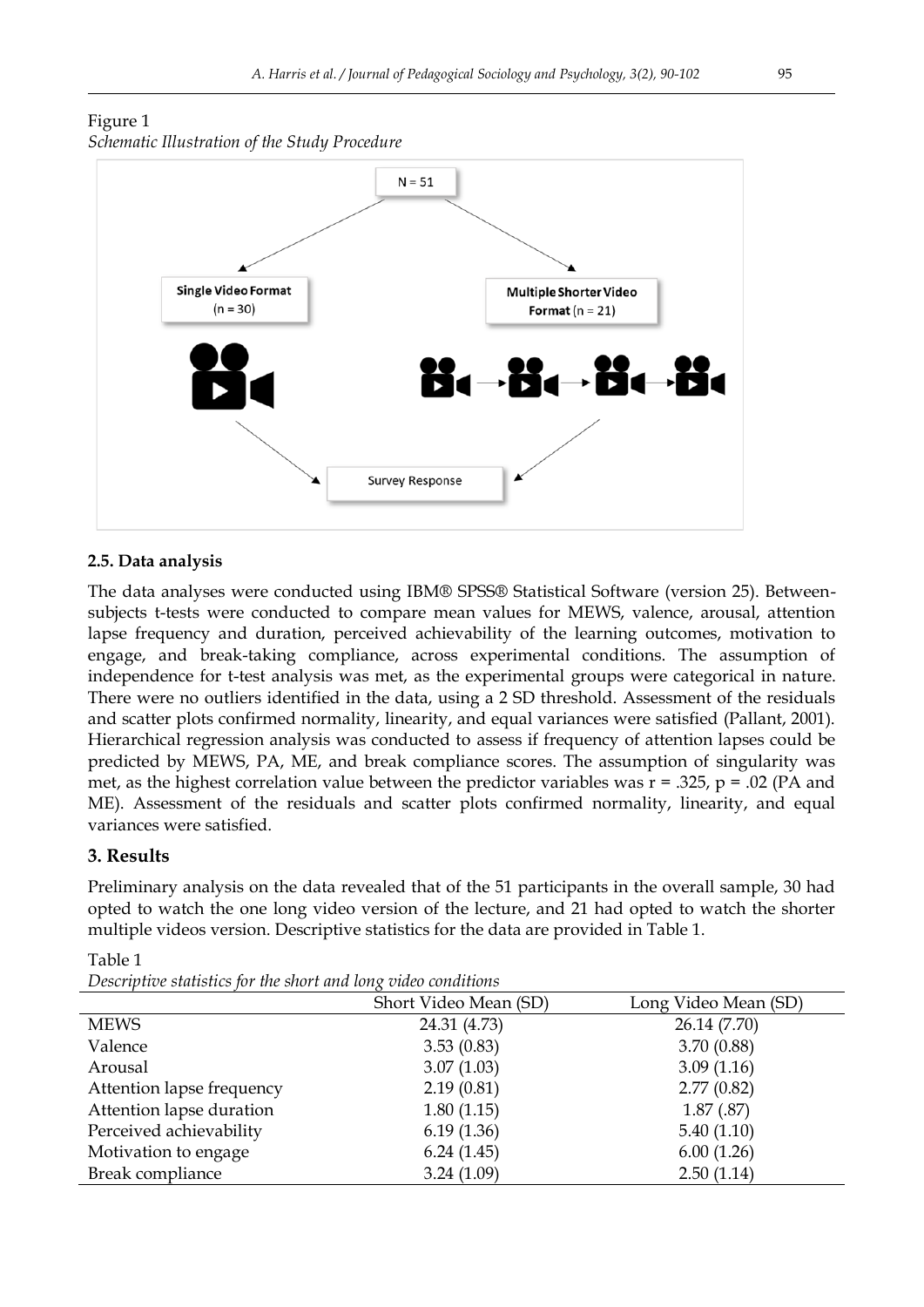#### **3.1. Group-level Comparisons**

Between-subjects t-tests were used to compare the mean scores of the main study variables across the short video and long video lecture conditions. Despite higher scores being evident in the long video condition, comparisons with the short lecture condition rendered non-significant differences for mind wandering tendencies (MEWS), *t*(49)= 0.77, *p=.*45, arousal, *t*(49) = 0.003, *p* = .96, and valence,  $t(49) = 0.32$ ,  $p = .57$ . Furthermore, mean valence and arousal scores were above the midpoint of the five-point scales in both conditions, suggesting the lectures were overall enjoyed and that participants experienced moderate levels of autonomous arousal in both conditions.

Testing H4, a statistically significant difference was found between the mean scores for frequency of attention lapses,  $t(49) = 2.48$ ,  $p = .017$ ,  $d = 0.71$ , with more attention lapses in the long video condition than the shorter videos condition. This suggested a moderate effect size. Using data only from participants who reported experiencing at least one attention lapse, a further between subjects t-test showed that there was a non-significant difference between conditions in terms of the length of those attention lapses,  $t(46) = 0.05$ ,  $p = .83$ . Of note, only three of 51 participants reported having no attention lapses (two from the shorter videos condition, one from the longer video condition).

Comparisons between perceived achievability (PA) and motivation to engage (ME), testing H3, indicated that PA was statistically significantly higher in the shorter videos condition compared to the one long video condition,  $t(49) = 2.29$ ,  $p = .027$ ,  $d = 0.64$ , suggesting a moderate effect size. However, there were no statistically significant differences found for ME between the one long video and the shorter videos condition,  $t(49) = 0.63$ ,  $p = .535$ .

Finally, the rate at which participants complied with the lecturer's prompt to take a break (break compliance) rendered a statistically significant difference in the amount of breaks taken between the long video condition and the shorter videos condition, *t*(49) = 0.38, *p* = .025, *d =* 0*.87,*  suggesting a large effect size*.* Participants in the short video condition were found to be more compliant to the prompts.

#### **3.2. Regression analysis**

To test H1 and H2 regression analyses were performed on data from the full sample.

#### *3.2.1. Perceived achievability (PA) as a predictor of motivation to engage (ME)*

The hypothesised relationship between PA and ME (H1) was tested using a simple linear regression. PA was a significant positive predictor of ME, *F*(1,49) = 5.79, *p* = .02, adjusted R2 = .087. The regression coefficient,  $B = 0.34$  (SE = 0.14) indicated that a one-point increase in PA rating was associated with a 0.34 increase in ME rating.

#### *3.2.2. Predicting frequency of attention lapses from MEWS, PA, ME, and break compliance*

A three-stage hierarchical multiple regression (Table 2), with all relevant assumptions of the statistical analysis tested, was used to consider the relationship between the predictor variables MEWS, PA, ME and break compliance and the outcome variable, frequency of attention lapses (H2). Firstly, a sample size of 51 was deemed conservative, leading to the decision to use the adjusted *R<sup>2</sup>* value as an indicator of the variance in the outcome variable explained by the model.

Participant MEWS values were entered at stage one of the model to control for the participants' general mind wandering tendencies. PA and ME were entered at stage two, and break compliance at stage three. The hierarchical multiple regression revealed that at stage one, MEWS scores contributed significantly to the regression model,  $F(1,49) = 7.58$ ,  $p = .008$ , and accounted for 11.6% of the variance in frequency of attention lapses. The introduction of PA and ME at stage two explained an additional 0.5% of the variance in frequency of attention lapses, a statistically nonsignificant change (sig *F change* = .332), but the overall model at stage two remained statistically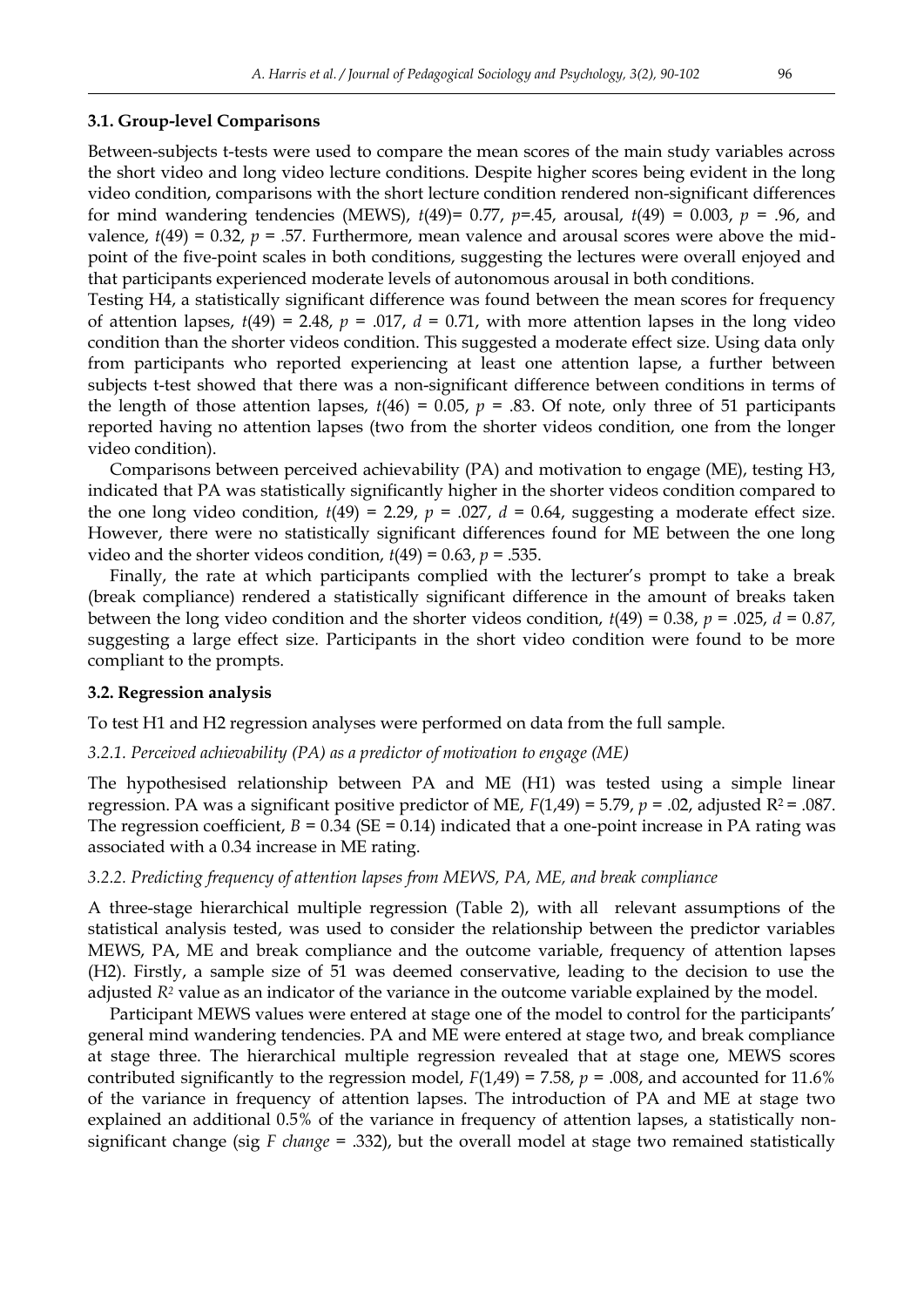| rierurchicul regression unalysis with frequency of attention tapses as outcome |                  |         |         |         |         |                  |          |  |
|--------------------------------------------------------------------------------|------------------|---------|---------|---------|---------|------------------|----------|--|
| Model                                                                          | $\boldsymbol{B}$ | 95% CI  |         |         |         |                  | Adjusted |  |
|                                                                                |                  | LL      | UL      | $\beta$ | t       | $\boldsymbol{p}$ | $R^2$    |  |
| Step 1                                                                         |                  |         |         |         |         |                  | .12      |  |
| <b>MEWS</b>                                                                    | 0.06             | 0.02    | 0.10    | 0.37    | 2.75    | .008             |          |  |
| Step 2                                                                         |                  |         |         |         |         |                  | .12      |  |
| <b>MEWS</b>                                                                    | 0.05             | 0.01    | 0.09    | 0.31    | 2.23    | .031             |          |  |
| PA                                                                             | $-0.12$          | $-0.32$ | 0.07    | $-0.18$ | $-1.26$ | .216             |          |  |
| МE                                                                             | $-0.04$          | $-0.22$ | 0.15    | $-0.06$ | $-0.40$ | .690             |          |  |
| Step 3                                                                         |                  |         |         |         |         |                  | .22      |  |
| <b>MEWS</b>                                                                    | 0.05             | 0.01    | 0.09    | 0.30    | 2.25    | .029             |          |  |
| PA                                                                             | $-0.08$          | $-0.26$ | 0.12    | $-0.11$ | $-0.80$ | .431             |          |  |
| ME                                                                             | $-0.01$          | $-0.18$ | 0.17    | $-0.01$ | $-0.07$ | .944             |          |  |
| <b>Break</b>                                                                   | $-0.26$          | $-0.45$ | $-0.06$ | $-0.35$ | 2.68    | .010             |          |  |
| Compliance                                                                     |                  |         |         |         |         |                  |          |  |

Table 2 *Hierarchical regression analysis with frequency of attention lapses as outcome*

significant,  $F(3,47) = 3.29$ ,  $p = .029$ . Finally, at stage three, break compliance was added to the model, which explained an additional 10.2% of the variance in frequency of attention lapses, which was a statistically significant change (sig *F change* = .01). At stage three, with all predictor variables added, the model accounted for 22.3% of the variance in frequency of attention lapses, which was a statistically significant model,  $F(4,46) = 4.59$ ,  $p = .003$ , but only MEWS values ( $p = .029$ ) and break compliance  $(p = .01)$  were significant positive and negative predictors, respectively, of attention lapses.

## **4. Discussion**

The research aimed to investigate if providing small, separate units of a lecture is able to enhance motivation for task engagement and consequently, enhance sustained attention amongst postgraduate university students. In support of hypothesis 1, data analysis of the sample as a whole showed that perceived achievability of the learning outcomes (PA) was a positive predictor of motivation to engage with the lecture content (ME). This is an important finding, particularly considering research that demonstrates increased motivation and engagement is associated with better learning outcomes, not only in higher education, but for all students (for a review see Panigrahi et al., 2018). However, a degree of caution is required when interpreting the direction of this relationship. Research has also demonstrated that higher achievers are more motivated (Gholami et al., 2012; Maccoby, 1995). Therefore, motivation and the associated enhanced capabilities of motivated individuals could enhance the perceived achievement of learning outcomes. As a result, the relationship between PA and ME might be best considered as bidirectional.

In partial support of hypothesis 3, the results of the present study showed that the manipulation of chunking format was associated with changes in PA, with higher achievability ratings recorded in the separate videos format. However, the manipulations of chunking format did not result in group-level differences in ME, suggesting that any reduction in attention lapses resulting from chunking format was independent of a motivational effect. The finding that PA was greater and that attention lapses were fewer in the separate videos condition, but that there were no differences in ME between groups, suggests formatting recorded lectures into smaller but separate sections may make learning the content appear more achievable and reduce cognitive load, and therefore, reduce the number of attentional lapses experienced by students

Perhaps unsurprisingly, stage 1 of the hierarchical regression showed that MEWS scores were a significant positive predictor of frequency of attention lapses within the lecture. However, stage 2 of the regression analysis failed to provide support for hypothesis 2, as PA and ME were nonsignificant predictors of frequency of attention lapses when controlling for the variance accounted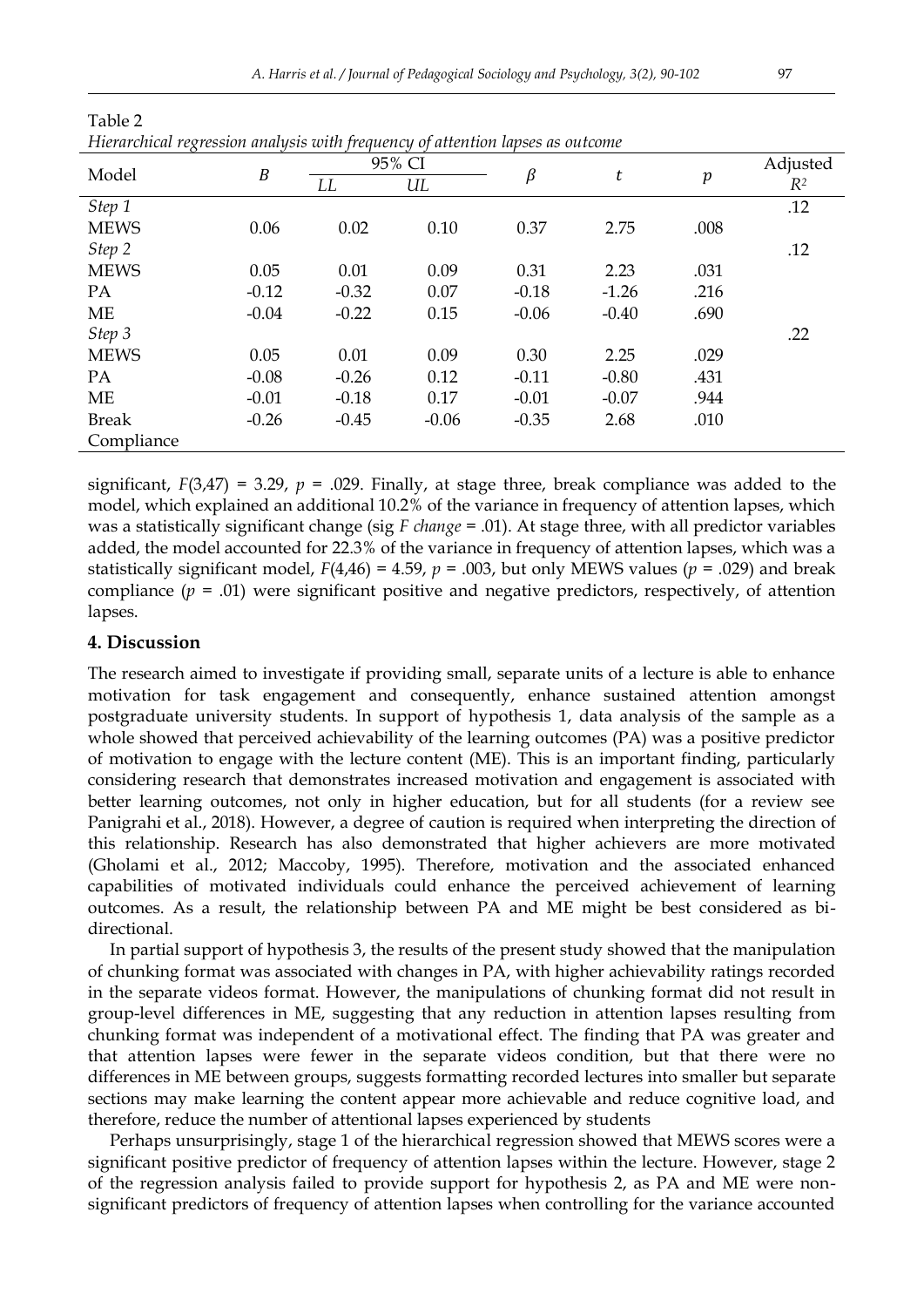for by participant MEWS scores. Further analysis revealed that adding the number of breaks taken during the lecture significantly improved the regression model whilst controlling for MEWS, PA, and ME scores, where an increase in the number of breaks taken predicted fewer attention lapses. Analysis of the group-level data showed a statistically significant difference in the mean number of breaks taken when prompted between the lecture chunking conditions, with more breaks being taken in the shorter separate videos format. In corroboration with sample-level data analysis showing that the number of breaks taken was a negative predictor of frequency of attention lapses, this suggests the utilisation of breaks is an important factor in maintaining attention throughout a lecture. As the different lecture chunking formats did not result in group-level differences in motivation, the role of breaks in sustaining attention appears to be more in line with capacity theories of attention (see e.g., Warm et al., 2008) rather than any attentional benefits derived from enhanced motivation (for discussion, see Massar et al., 2016). Although there is much ongoing academic discussion on how taking breaks aids attention (e.g., Lee et al., 2015; Schmidt et al., 2016), one proposed theory suggests that taking breaks appears to aid attention by allowing a replenishment of cognitive resources (Tyler & Burns, 2008), which is consistent with capacity theories of attention. Furthermore, research has demonstrated that taking longer breaks bias participants toward greater effort expenditure on task performance following the break, even when cognitive resources may not have been fully replenished (Lim & Kwok, 2015).

Reasons for the finding that more breaks were taken when prompted in the shorter separate videos condition could include the fact that they are viewed as distinct elements of a lecture and therefore, more conducive to taking breaks between segments. Although the one long video version of the lecture had break prompts at the same location in the lecture as the separate videos condition, and was also divided into within-video chunks, having the material presented within one single recording more closely resembles live lectures where it is less common to have a break in one-hour lectures that involve for example, leaving the lecture theatre, walking around, going for a refreshment, etc. In this sense, having asynchronous lectures recorded as one single video stream more closely matches expectations and pre-conceived behavioural scripts about the format of lectures. In addition, the fact that in the separate videos condition participants would have to actively locate and load the next video segment creates a more natural break in the material and a shift in mental set. All participants would have to do in the long video version to not take a break would be to simply not click pause when prompted to take a break, meaning there is not as obvious a switch in mental set.

In partial support of hypothesis 4, frequency of attentional lapses was statistically significantly less in the shorter videos condition compared to the long video condition, but there were no group level differences in terms of duration of those attention lapses. This finding suggests that the way a lecture is chunked can affect student levels of attention. The data here suggests that this effect is independent of the students' motivation to engage, which was high in both conditions. This is perhaps due to the fact that the design of the study meant that students had a choice over the format of the lecture they watched. Consistent with self-determination theory (Deci & Ryan, 2012), being given a choice and therefore, greater levels of control over one's learning, can enhance the learner's motivation to engage with the material. An alternative explanation for the generally high levels of motivation to engage across the sample could be accounted for by the fact this was a sample of postgraduate students, where motivation to engage with course content is frequently shown to be higher when compared to their undergraduate counterparts (Artino Jr & Stephens, 2009).

#### **4.1. Implications**

Whilst the results here indicate that chunking asynchronous lectures into separate video units has benefits for perceived achievability of the learning outcomes and reduces attention lapses, generalisability of the findings to live online or face-to-face lectures is limited. There are some key factors that distinguish live lectures from asynchronous lectures, which includes the dynamic relationship between teacher and student. Not only can a teacher ad hoc adapt features such as the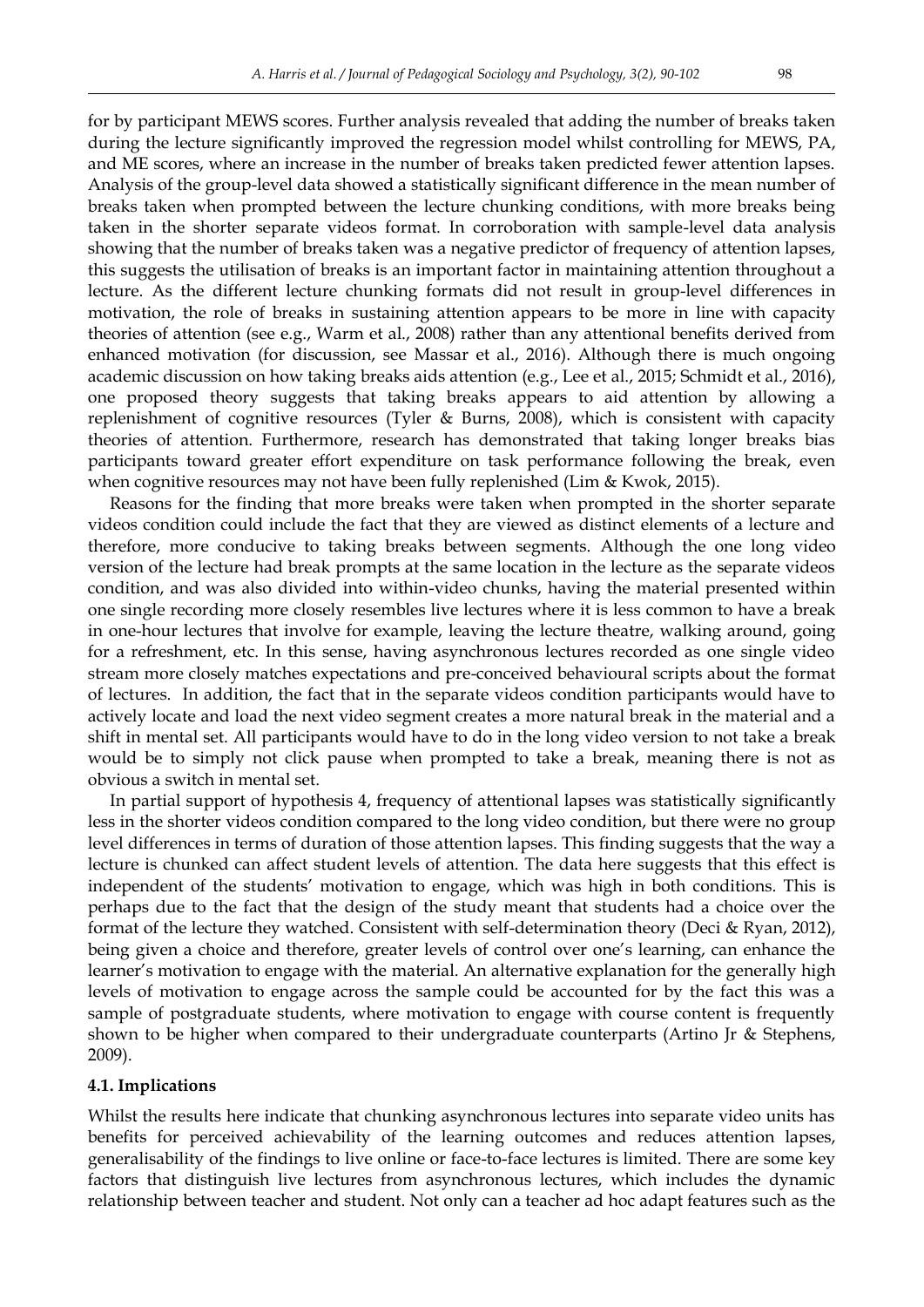pitch and tone of their voice to emphasise key points and capture students' attention if they detect attention decrements, they can also interact with students in a much more dynamic sense compared to pre-recorded lectures. For example, a teacher can ask students a direct question in a live lecture, whereas questions posed in asynchronous lectures are more likely to be indirect 'pause and reflect' styles of questioning. Research shows that making lectures more dynamic with the inclusion of student participation in the form of answering questions has added benefits for attention levels (Bunce et al., 2010). Recent research has also demonstrated that the use of quizzes as a form of student participation, for example, *Kahoot!*, triggers positive attention and focus in the classroom (Licorish et al., 2018). Furthermore, the authors suggested that interacting with Kahoot! enabled students to take a break in the lecture and provided a point of difference.

One of the key findings from the present study was that chunking recorded lectures into separate video units encourages the uptake of breaks, which in turn, was a negative predictor of attention lapses. Given the limited estate space at brick and mortar universities, as well as limits to teaching staff time-based resources, it might not be practical for students to be taking frequent breaks given the large amount of information that needs to be presented in a limited amount of time, typically one hour. This therefore makes the recommendation of the use of regular breaks to aid attention fairly limited to asynchronous teaching events. Future research should continue to investigate ways of aiding student attention in live lectures without the need for regular breaks to replenish attention resources.

The preliminary analysis of students' affective response to the different lecture formats showed no statistically significant difference between groups. However, approximately 60% (30/51) of the students opted to watch the one long video version of the lecture when given the choice. This could perhaps be due to the status quo bias effect (see e.g., Kahneman et al., 1991), as attending and watching lectures is typically undertaken as a single event, rather than a series of smaller events. In this view, watching the single video version of the lecture more closely resembles what students come to expect of a lecture. Future research should investigate if given the choice between long video versions and shorter multiple video versions of a lecture over time, students would stick with their original preferences or migrate to alternative versions of the lecture, which would provide greater insight into the students' preferred method of learning from online asynchronous materials.

Whilst prima facie a reduction in attention lapses is a positive factor in the learning process, future research should assess how these structural changes to chunking relate to grade outcomes. Caution should be taken to ensure that such chunking strategies do not result in unintended and maladaptive outcomes. Whilst there is a large body of research demonstrating chunking aids various aspects of memory (see e.g., Ellis, 1996), providing asynchronous lecture content as distinct video units could result in limiting students' ability to link the taught concepts across parts of the lecture. Therefore, the design of asynchronous content in this format should ensure that the relationship between concepts that may appear in separate video units are not lost.

#### **5. Conclusion**

The present study investigated if providing small, separate units of a lecture is able to enhance motivation for task engagement and consequently, enhance sustained attention amongst postgraduate university students. It was found that chunking the lectures into smaller separate video units, compared to a single longer video, resulted in more breaks being taken, fewer attentional lapses, as well as higher ratings of perceived achievability of the learning outcomes. It found that whilst controlling for student mind wandering tendencies, the number of breaks taken during a lecture was a negative predictor of attention lapses during the lecture. The absence of motivation as a predictor of attention lapses suggest that breaks reduce attention lapses by reducing cognitive load. Future research should investigate how these structural changes to lecture chunking format, which show benefits for student attention, are associated with student academic performance.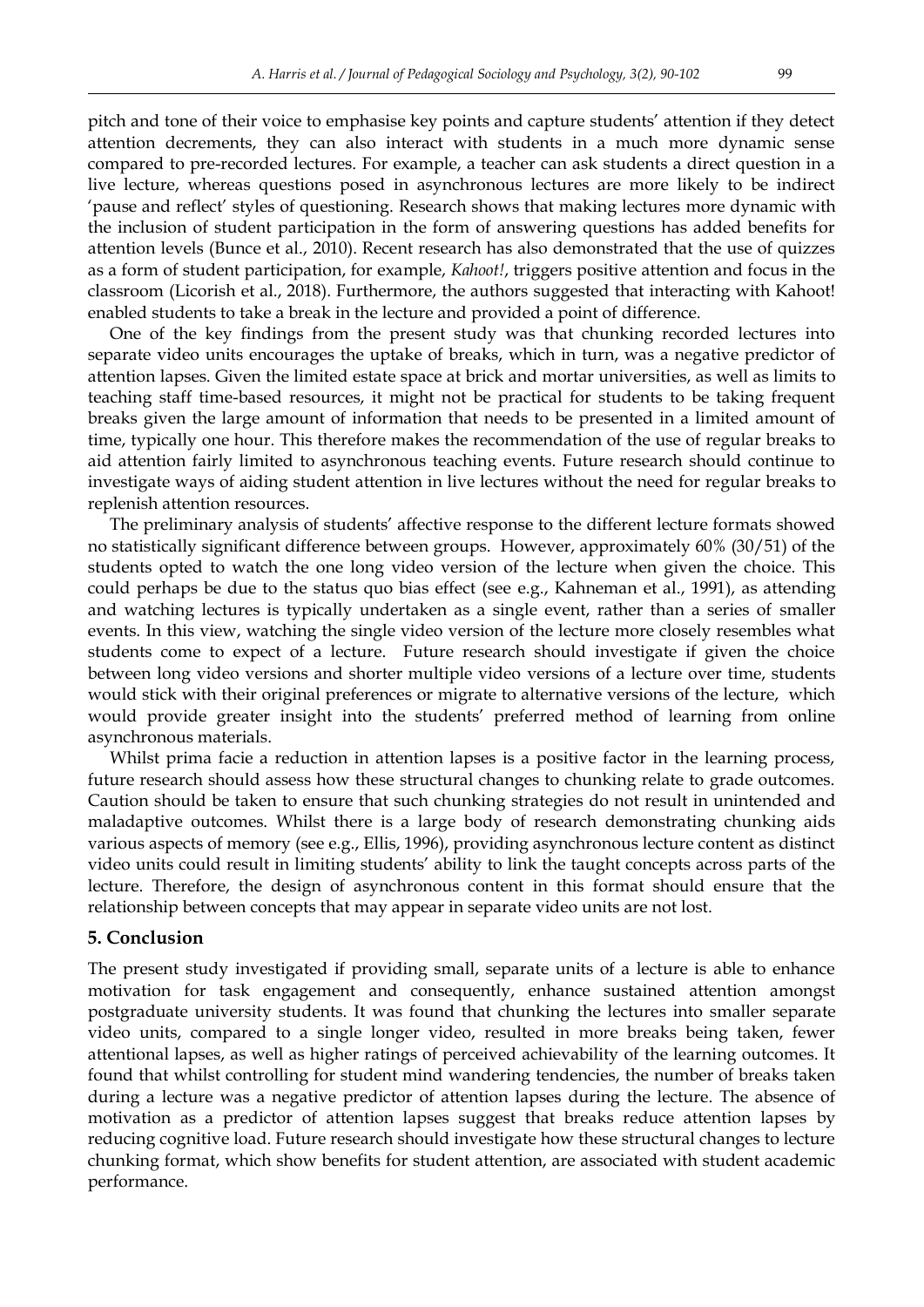#### **References**

- Artino Jr, A. R., & Stephens, J. M. (2009). Academic motivation and self-regulation: A comparative analysis of undergraduate and graduate students learning online. *The Internet and Higher Education*, *12*(3-4), 146-151[. https://doi.org/10.1016/j.iheduc.2009.02.001](https://doi.org/10.1016/j.iheduc.2009.02.001)
- Bradbury, N. A. (2016). Attention span during lectures: 8 seconds, 10 minutes, or more? *Advances in Physiology Education*, *40*(4), 509-513.<https://doi.org/10.1152/advan.00109.2016>
- Bradley, M. M., & Lang, P. J. (1994). Measuring emotion: the self-assessment manikin and the semantic differential. *Journal of Behavior Therapy and Experimental Psychiatry, 25(*1), 49-59. [https://doi.org/10.1016/0005-7916\(94\)90063-9](https://doi.org/10.1016/0005-7916(94)90063-9)
- Bunce, D. M., Flens, E. A., & Neiles, K. Y. (2010). How long can students pay attention in class? A study of student attention decline using clickers. *Journal of Chemical Education, 87*(12), 1438-1443. <https://doi.org/10.1021/ed100409p>
- Cole, M., & Torgerson, C. (2017). Highlights from ATD's new micro-learning research report [Webinar]. <http://webcasts.td.org/webinar/2266>
- Davies, D. R., & Parasuraman, R. (1982). *The Psychology of Vigilance*. Academic Press.
- Davis, B. G. (1993) *Tools for Teaching*. Jossey-Bass.
- Deci, E. L., & Ryan, R. M. (2012). *Self-Determination Theory.* In P. A. M. Van Lange, A. W. Kruglanski, & E. T. Higgins (Eds.), *Handbook of Theories of Social Psychology* (p. 416–436). Sage Publications Ltd. <http://dx.doi.org/10.4135/9781446249215.n21>
- DeRue, D. S., Nahrgang, J. D., Hollenbeck, J. R., & Workman, k. (2012). A quasi-experimental study of after-event reviewes and leadership development. *Journal of Applied Psychology, 97*(5), 997-1015. <https://doi.org/10.1037/a0028244>
- Ellis, N. C. (1996). Sequencing in SLA: Phonological memory, chunking, and points of order. *Studies in Second Language Acquisition*, *18,* 91-126.<https://www.jstor.org/stable/44487860>
- Esterman, M., Reagan, A., Liu, G., Turner, C., & DeGutis, J. (2014). Reward reveals dissociable aspects of sustained attention. *Journal of Experimental Psychology: General*, *143*(6), 2287-2296. [https://doi.org/10.1037/xge0000019](https://psycnet.apa.org/doi/10.1037/xge0000019)
- Evans, C., & Waring, M. (2011). Student teacher assessment feedback preferences: The influence of cognitive styles and gender. *Learning and Individual Differences, 21*, 271–280. <https://doi.org/10.1016/j.lindif.2010.11.011>
- Gholami, R., Allahyar, N., & Rafik-Galea, S. (2012). Integrative motivation as an essential determinant of achievement: A case of EFL high school students. *World Applied Sciences Journal*, *17*(11), 1416-1424. [http://www.idosi.org/wasj/wasj17\(11\)12/6.pdf](http://www.idosi.org/wasj/wasj17(11)12/6.pdf)
- Hartley, J. & Cameron, A. (1967). Some observations on the efficiency of lecturing. *Educational Review*, *20*(1), 30–37.<https://doi.org/10.1080/0013191670200103>
- Hartley, J. & Davies, I.K. (1978). Note taking: A critical review. *Programmed Learning and Educational Technology, 15*(3), 207–224[. https://doi.org/10.1080/0033039780150305](https://doi.org/10.1080/0033039780150305)
- Jahnke, I., Lee, Y. M., Pham, M., He, H., & Austin, L. (2020). Unpacking the inherent design principles of mobile microlearning. *Technology, Knowledge and Learning*, *25*(3), 585-619. <https://doi.org/10.1007/s10758-019-09413-w>
- Johnstone, A. H., & Percival, F. (1976). Attention breaks in lectures. *Education in Chemistry*, *13*(2), 49-50. <https://doi.org/10.1080/00986280701291291>
- Kahneman, D., Knetsch, J. L., & Thaler, R. H. (1991). Anomalies: The endowment effect, loss aversion, and status quo bias. *Journal of Economic Perspectives, 5*(1), 193-206. <https://doi.org/10.1257/jep.5.1.193>
- Lang, P. J. (1980). *Self-Assessment Manikin.* The Center for Research in Psychophysiology, University of Florida.
- Lee, K. E., Williams, K. J., Sargent, L. D., Williams, N. S., & Johnson, K. A. (2015). 40-second green roof views sustain attention: The role of micro-breaks in attention restoration. *Journal of Environmental Psychology*, *42*, 182-189.<https://doi.org/10.1016/j.jenvp.2015.04.003>
- Licorish, S. A., Owen, H. E., Daniel, B., & George, J. L. (2018). Students' perception of Kahoot!'s influence on teaching and learning. *Research and Practice in Technology Enhanced Learning*, *13*(1), 1-23. <https://doi.org/10.1186/s41039-018-0078-8>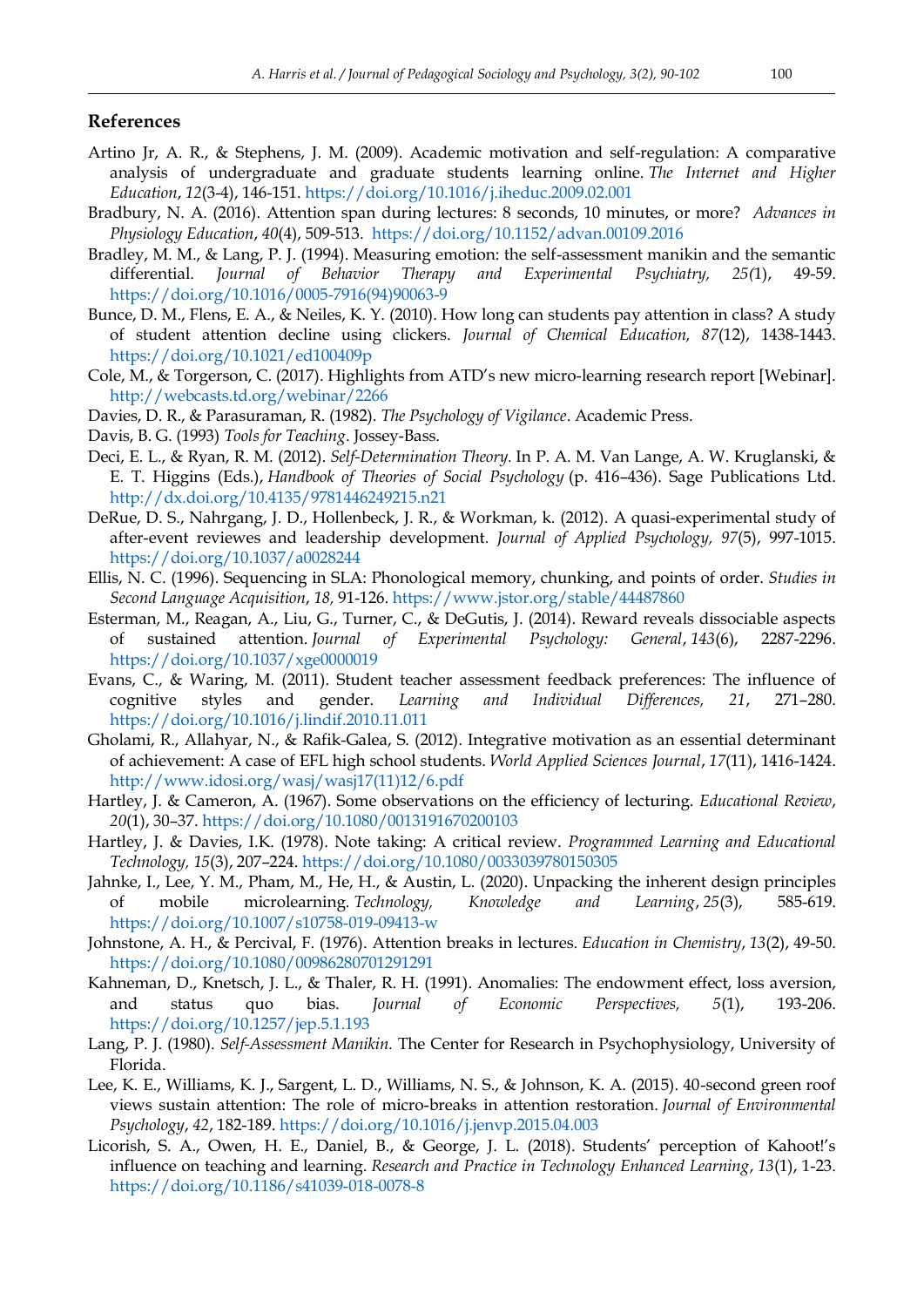- Lim, J., & Kwok, K. (2016). The effects of varying break length on attention and time on task. *Human Factors*, *58*(3), 472-481[. https://doi.org/10.1177/0018720815617395](https://doi.org/10.1177/0018720815617395)
- Lim, J., Wu, W. C., Wang, J., Detre, J. A., Dinges, D. F., & Rao, H. (2010). Imaging brain fatigue from sustained mental workload: an ASL perfusion study of the time-on-task effect. *Neuroimage*, *49*(4), 3426-3435. <https://doi.org/10.1016/j.neuroimage.2009.11.020>
- Maccoby, M. (1995). *Why Work: Motivating and Leading the New Generation (2nd ed.).* Simon & Schuster.
- MacLean, K. A., Aichele, S. R., Bridwell, D. A., Mangun, G. R., Wojciulik, E., & Saron, C. D. (2009). Interactions between endogenous and exogenous attention during vigilance. *Attention, Perception, & Psychophysics*, *71*(5), 1042-1058.<https://doi.org/10.3758/APP.71.5.1042>
- Major, A., & Calandrino, T. (2018). Beyond chunking: Micro-learning secrets for effective online design. *FDLA Journal*, *3*(1), 1-5.<https://nsuworks.nova.edu/fdla-journal/vol3/iss1/13>
- Massar, S. A. A., Lim, J., Sasmita, K., & Chee, M. W. L. (2016). Rewards boost sustained attention through higher effort: A value-based decision-making approach. *Biological Psychology*, *120,* 21– 27. <https://doi.org/10.1016/j.biopsycho.2016.07.019>
- McCoy, B. R. (2016). Digital distractions in the classroom phase II: Student classroom use of digital devices for non-class related purposes. *Journal of Media Education, 7*(1), 5-32. <http://digitalcommons.unl.edu/journalismfacpub/90>
- McKeachie, W. J. (1986). *Teaching Tips: Strategies, Research and Theory for College and University Teachers*. Lexington, MA: Heath.<https://doi.org/10.2307/328598>
- Mowlem, F. D., Agnew-Blais, J., Pingault, J. B., & Asherson, P. (2019). Evaluating a scale of excessive mind wandering among males and females with and without attention-deficit/hyperactivity disorder from a population sample. *Scientific Reports*, *9*(1), 1-9. [https://doi.org/10.1038/s41598-019-](https://doi.org/10.1038/s41598-019-39227-w) [39227-w](https://doi.org/10.1038/s41598-019-39227-w)
- Neigel, A. R., Claypoole, V. L., Waldorf, K. M., Dever, D. A., & Szalma, J. L. (2017, September). Motivational correlates of vigilance task engagement. In *Proceedings of the Human Factors and Ergonomics Society Annual Meeting* (Vol. 61, No. 1, pp. 1524-1528). SAGE Publications. [https://doi.org/10.1177/1541931213601865](https://doi.org/10.1177%2F1541931213601865)
- Oberauer, K. (2019). Working memory and attention–A conceptual analysis and review. *Journal of Cognition*, *2*(1), 1-23.<http://doi.org/10.5334/joc.58>
- O'Connor, C., Robertson, I. H., & Levine, B. (2011). The prosthetics of vigilant attention: Random cuing cuts processing demands. *Neuropsychology, 25*(4), 535–543. [https://doi.org/10.1037/a0022767](https://psycnet.apa.org/doi/10.1037/a0022767)
- Pallant, J. (2001). *SPSS Survival Manual.* Allen & Unwin.
- Panigrahi, R., Srivastava, P. R., & Sharma, D. (2018). Online learning: Adoption, continuance, and learning outcome—A review of literature. *International Journal of Information Management*, *43*, 1-14. <https://doi.org/10.1016/j.ijinfongt.2018.05.005>
- Rosengrant, D., Hearrington, D., & O'Brien, J. (2021). Investigating student sustained attention in a guided inquiry lecture course using an eye tracker. *Educational Psychology Review*, *33*, 11-26. <https://doi.org/10.1007/s10648/020/09540/2>
- Rowe, D. A., Mazzotti, V. L., Ingram, A., & Lee, S. (2017). Effects of goal-setting instruction on academic engagement for students at risk. *Career Development and Transition for Exceptional Individuals*, *40*(1), 25-35[. https://doi.org/10.1177/2165143416678175](https://doi.org/10.1177%2F2165143416678175)
- Russell, J. A., & Mehrabian, A. (1977). Evidence for a three-factor theory of emotions. *Journal of Research in Personality*, *11*(3), 273-294. [https://doi.org/10.1016/0092-6566\(77\)90037-X](https://doi.org/10.1016/0092-6566(77)90037-X)
- Schmidt, M., Benzing, V., & Kamer, M. (2016). Classroom-based physical activity breaks and children's attention: cognitive engagement works! *Frontiers in Psychology*, *7*, 1474. <https://doi.org/10.3389/fpsyg.2016.01474>
- Tyler, J. M., & Burns, K. C. (2008). After depletion: The replenishment of the self's regulatory resources. *Self and Identity*, *7*(3), 305-321.<https://doi.org/10.1080/15298860701799997>
- Wankat, P.C. (2002). *The Effective Efficient Professor: Teaching, Scholarship and Service*. Allyn and Bacon. <https://doi.org/10.1080/1937156X.2003.11949512>
- Warm, J. S., Dember, W. N., & Hancock, P.A. (1996). Vigilance and workload in automated systems. In R. Parasuraman, & M. Mouloua (Eds.), *Automation and human performance: Theory and applications* (pp. 183–200). Erlbaum.